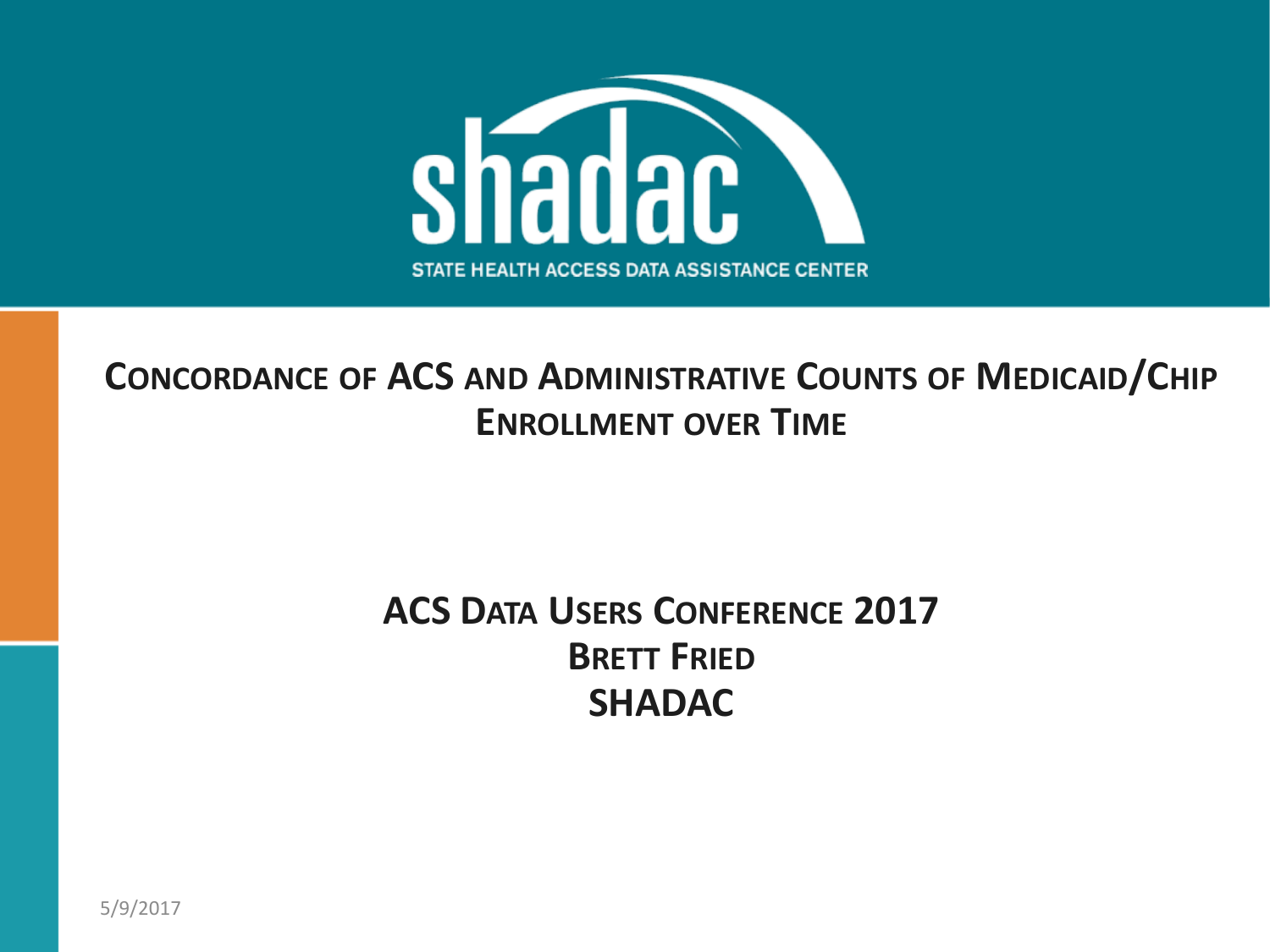## **Acknowledgments**

Funding for this work is supported by the Robert Wood Johnson Foundation

Coauthors:

- Michel Boudreaux (University of Maryland)
- Kathleen Call (SHADAC)
- Elizabeth Lukanen (SHADAC)
- Giovann Alarcon (SHADAC)

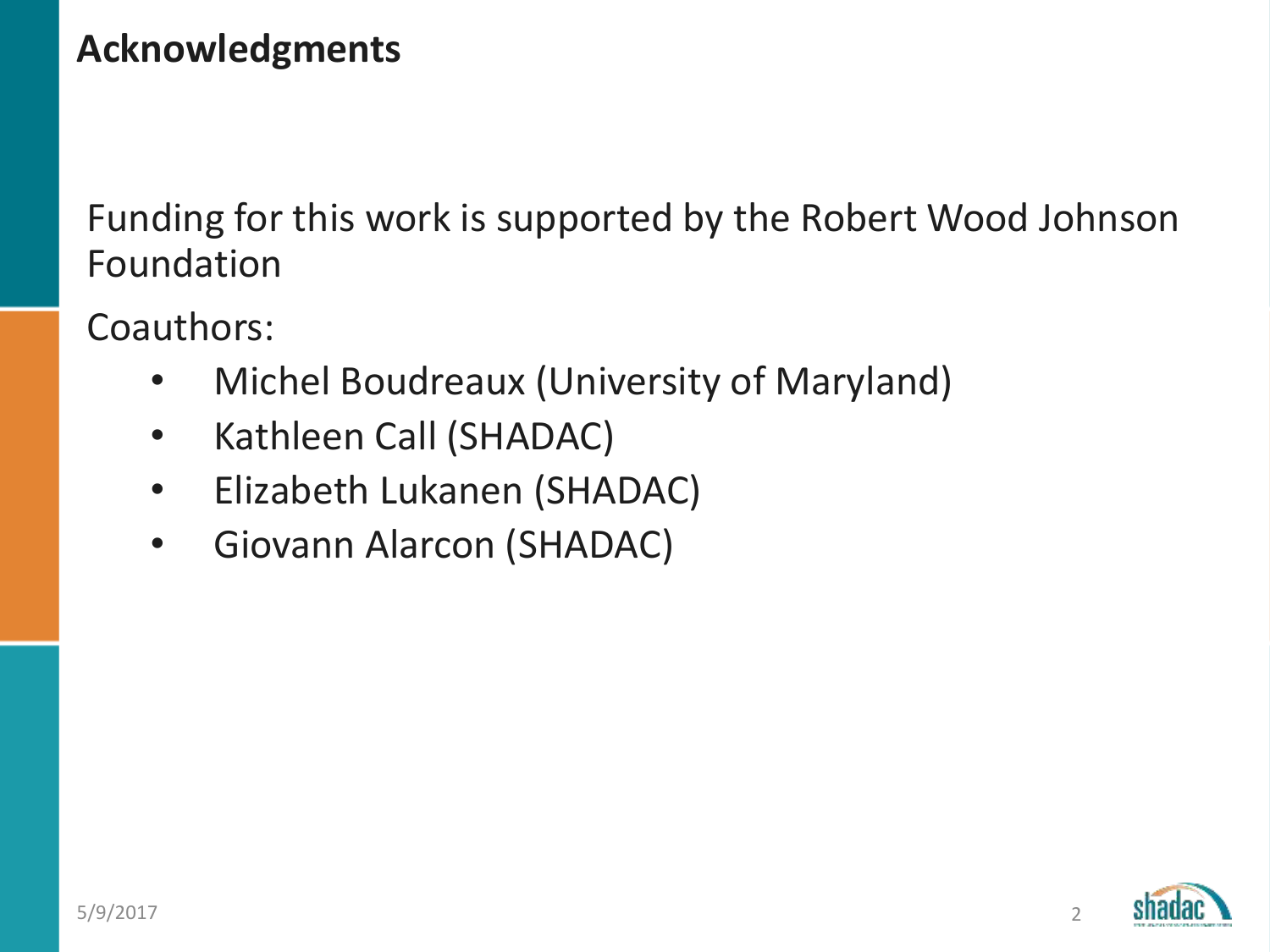#### **Research Question**

• Has the concordance of ACS and administrative counts of Medicaid/CHIP changed over time?

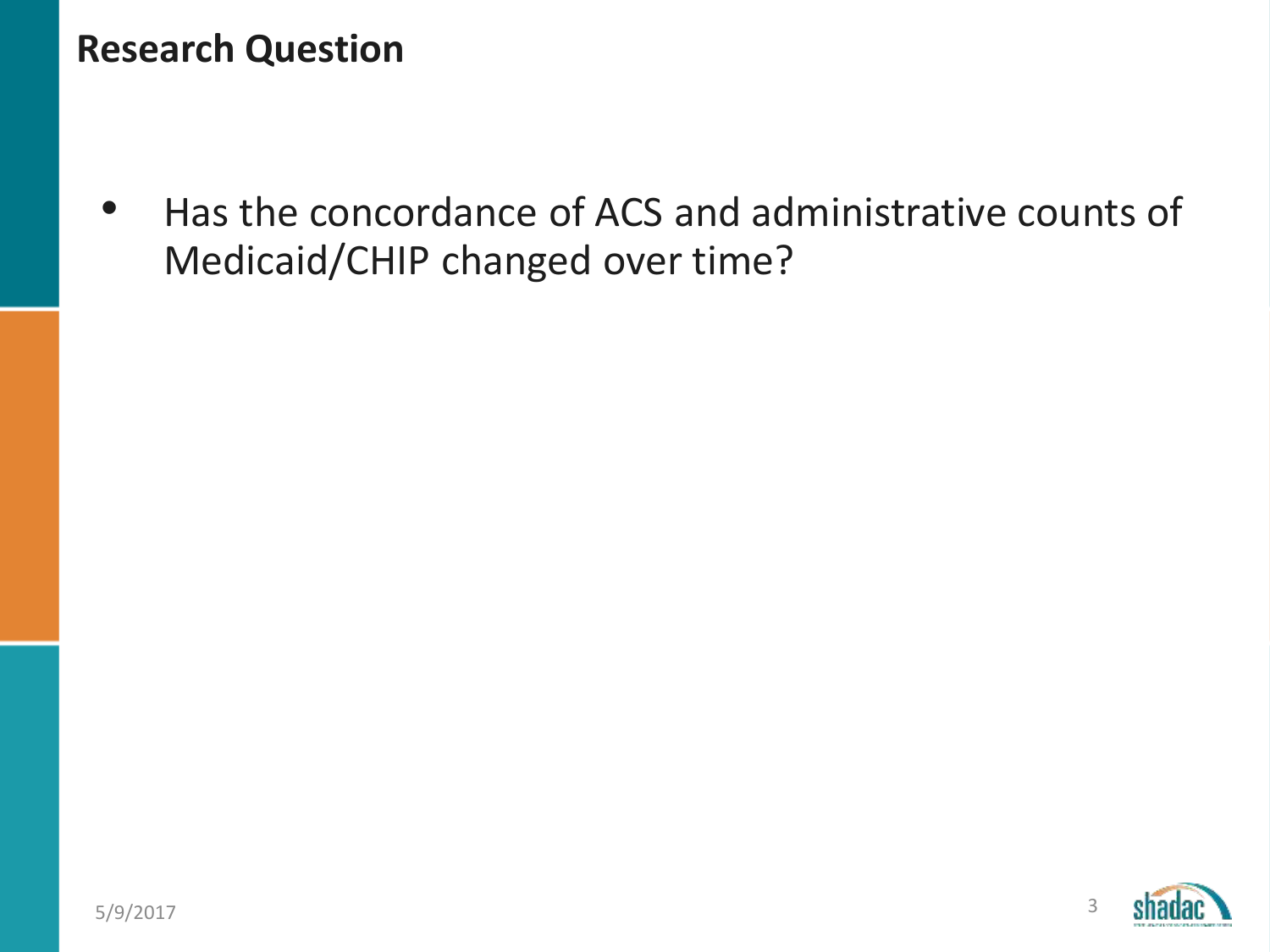#### **Federal population surveys play a key role in monitoring and evaluating health reform**

- Often more timely/accessible than administrative sources
- Include detailed set of covariates
- Includes information on the full population (e.g., the uninsured)

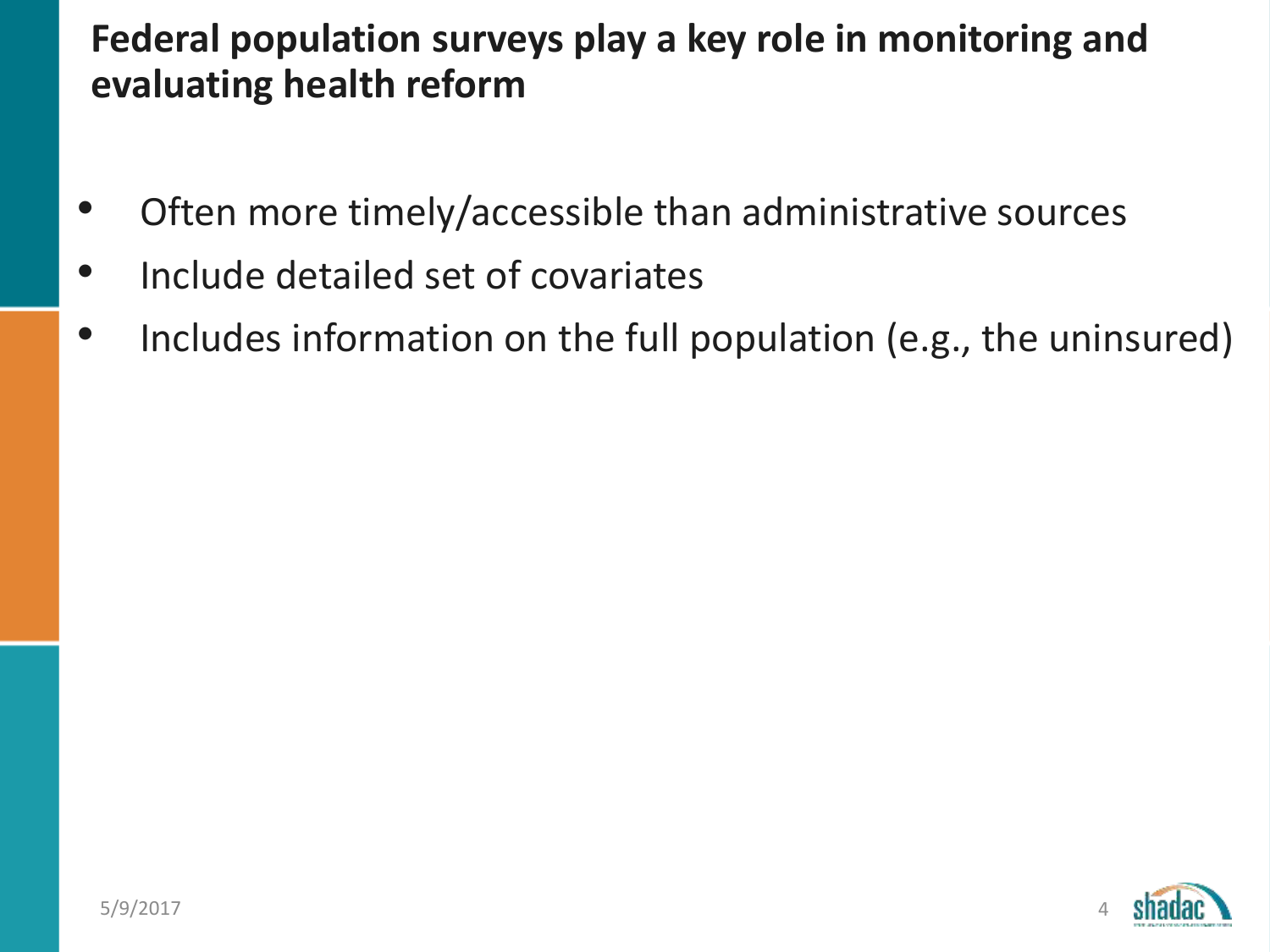#### **Limitations**

All surveys tend to undercount Medicaid/CHIP coverage and other public insurance program enrollment:

Medicaid undercount ranges across surveys 2001 CPS ASEC: -31% 2002 NHIS: -22%

Source: State Health Access Data Assistance Center, Centers for Medicare and Medicaid Services, Department of Health and Human Services Assistant Secretary for Planning and Evaluation, National Center for Health Statistics, and U.S. Census Bureau. 2009. "Phase IV Research Results: Estimating the Medicaid Undercount in the National Health Interview Survey (NHIS) and Comparing False-Negative Medicaid Reporting in NHIS to the Current Population Survey(CPS)

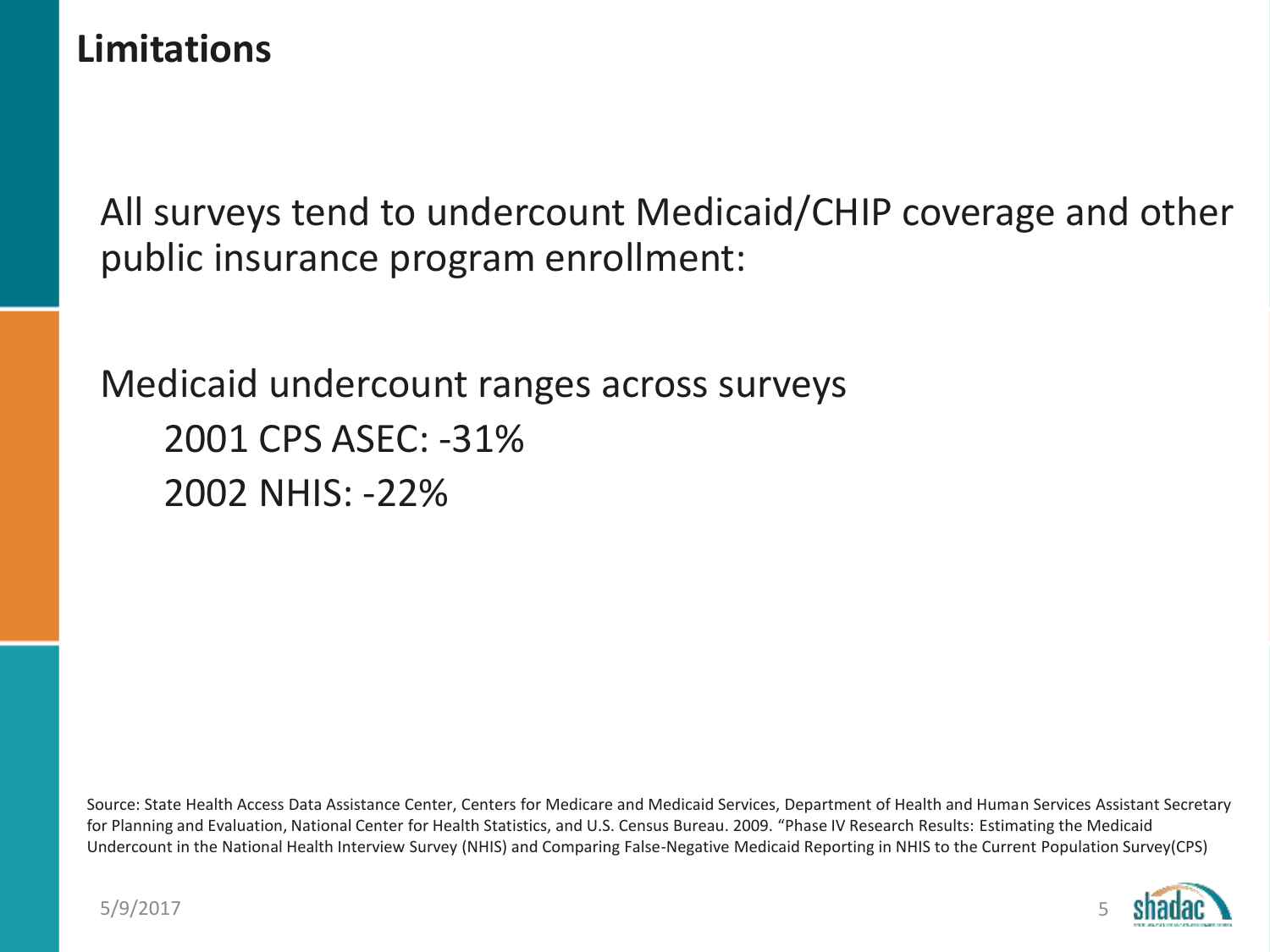#### **The Exception – The ACS**

- The 2009 ACS *over counted* administrative totals by 8.5%
- Authors cite the broad scope of the ACS question which intends to capture all means tested coverage



Source: Boudreaux, M. H., K. T. Call, J. Turner, B. Fried, and B. O'Hara. 2015. "Measurement Error in Public Health Insurance Reporting in the American Community Survey: Evidence from Record Linkage." *Health Services Research* 50(6): 1973-1995

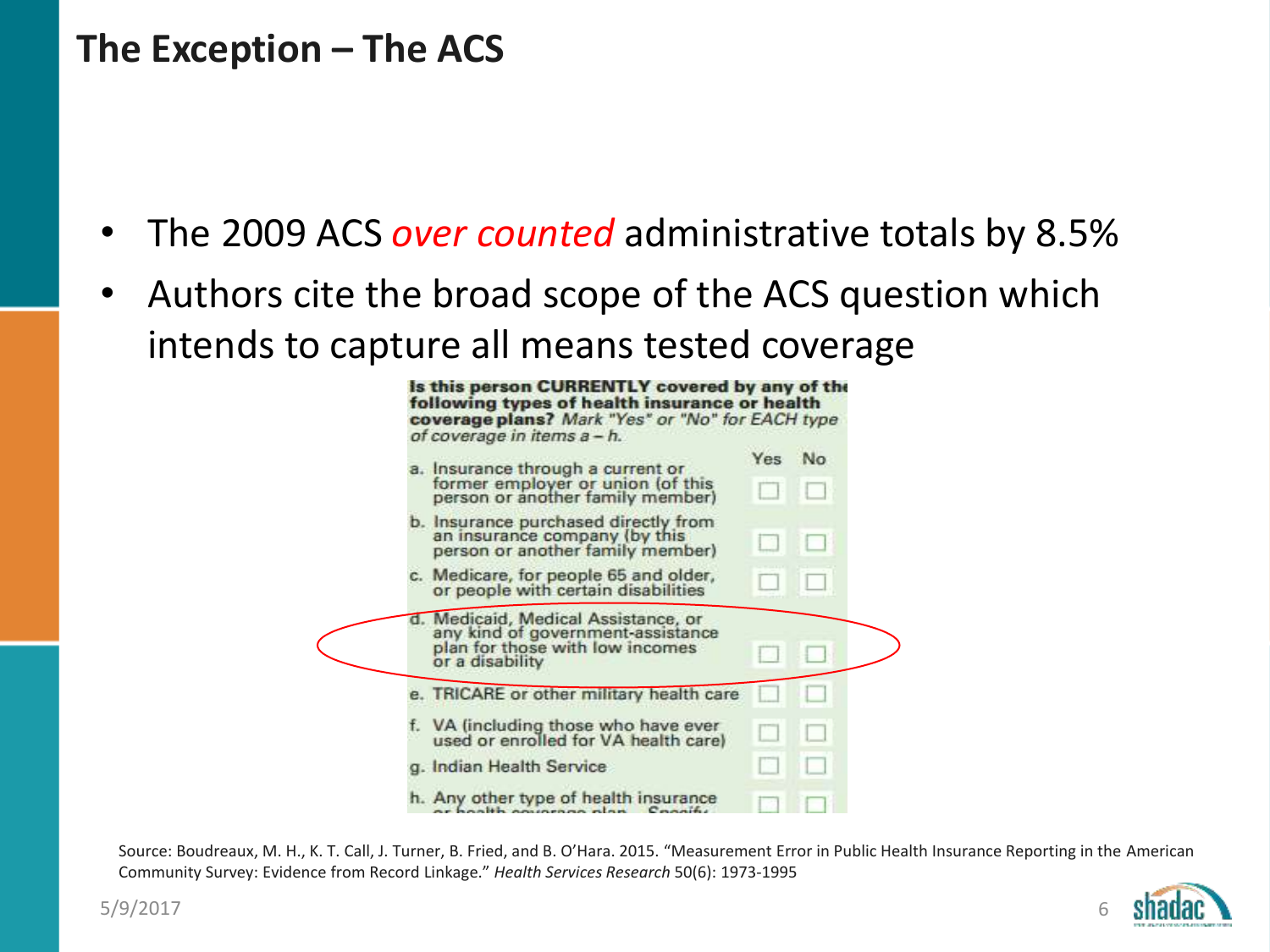#### **Is the ACS still Over Counting?**

- Demographics could have played a role if new enrollees were more likely to
	- have higher incomes
	- be adults
	- have been enrolled for a shorter period of time
- The ACA introduced
	- A new (and less distinct) pathway to coverage (e.g., no wrong door)
	- A new coverage option (the health insurance marketplaces) that could be conflated with Medicaid/CHIP
	- Source: State Health Access Data Assistance Center, Centers for Medicare and Medicaid Services, Department of Health and Human Services Assistant Secretary for Planning and Evaluation, National Center for Health Statistics, and U.S. Census Bureau. 2009. "Phase IV Research Results

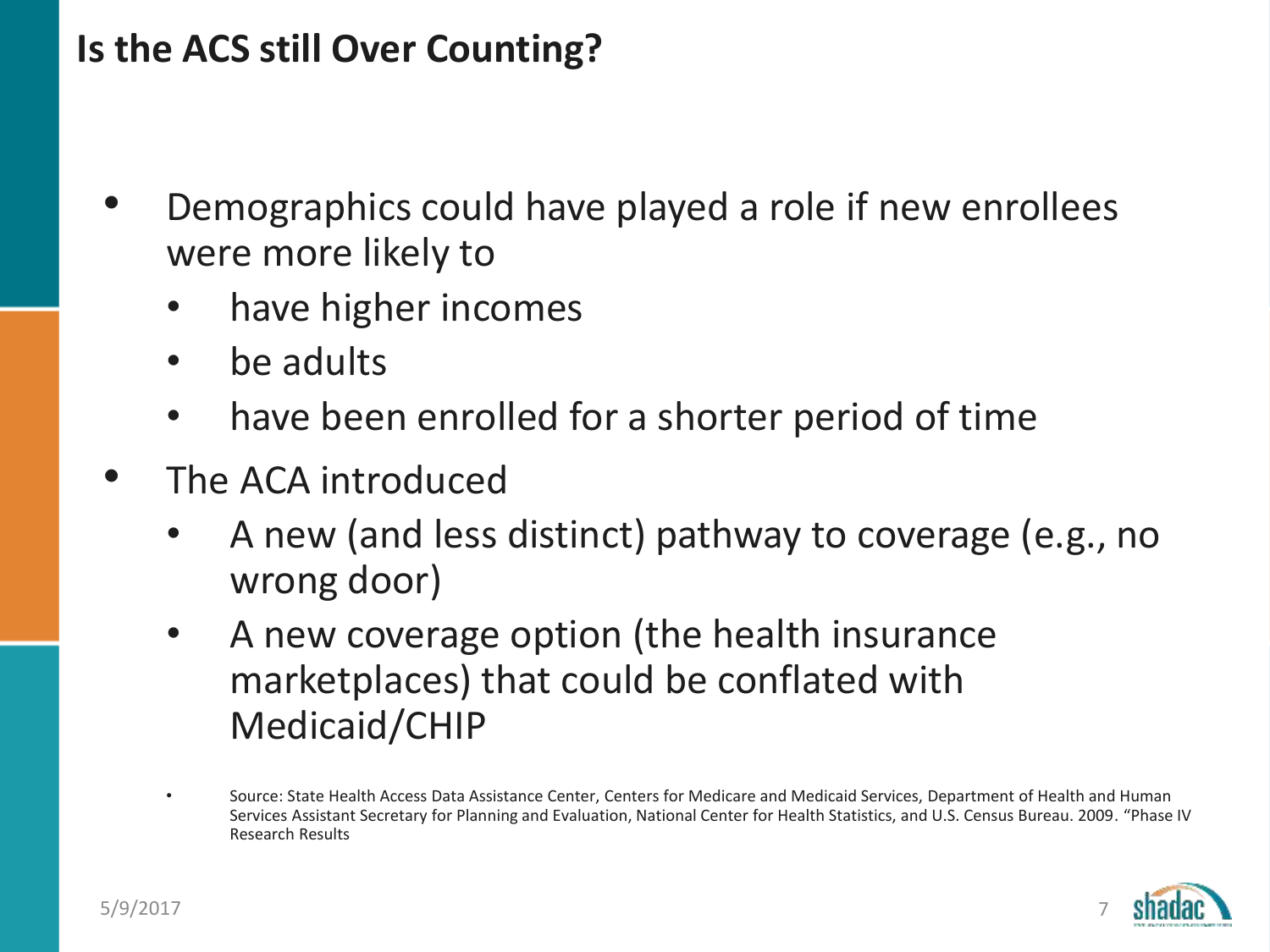**Administrative Data – CMS Performance Indicator (PI) Project**

Centers for Medicare and Medicaid Services (CMS) Performance Indicator Project (PI):

- New process started in fall 2013
- Before 2014: July-September 2013 counts
- After 2014: Monthly counts up to February 2017 (preliminary)
- State-by-month counts
- Point-in-time, unduplicated counts of full benefit coverage in Medicaid/CHIP

Source: Medicaid and CHIP Learning Foundation, Training Materials for State Staff: Overview of the Medicaid and Chip Eligibility and Enrollment Performance Indicators: September 2015

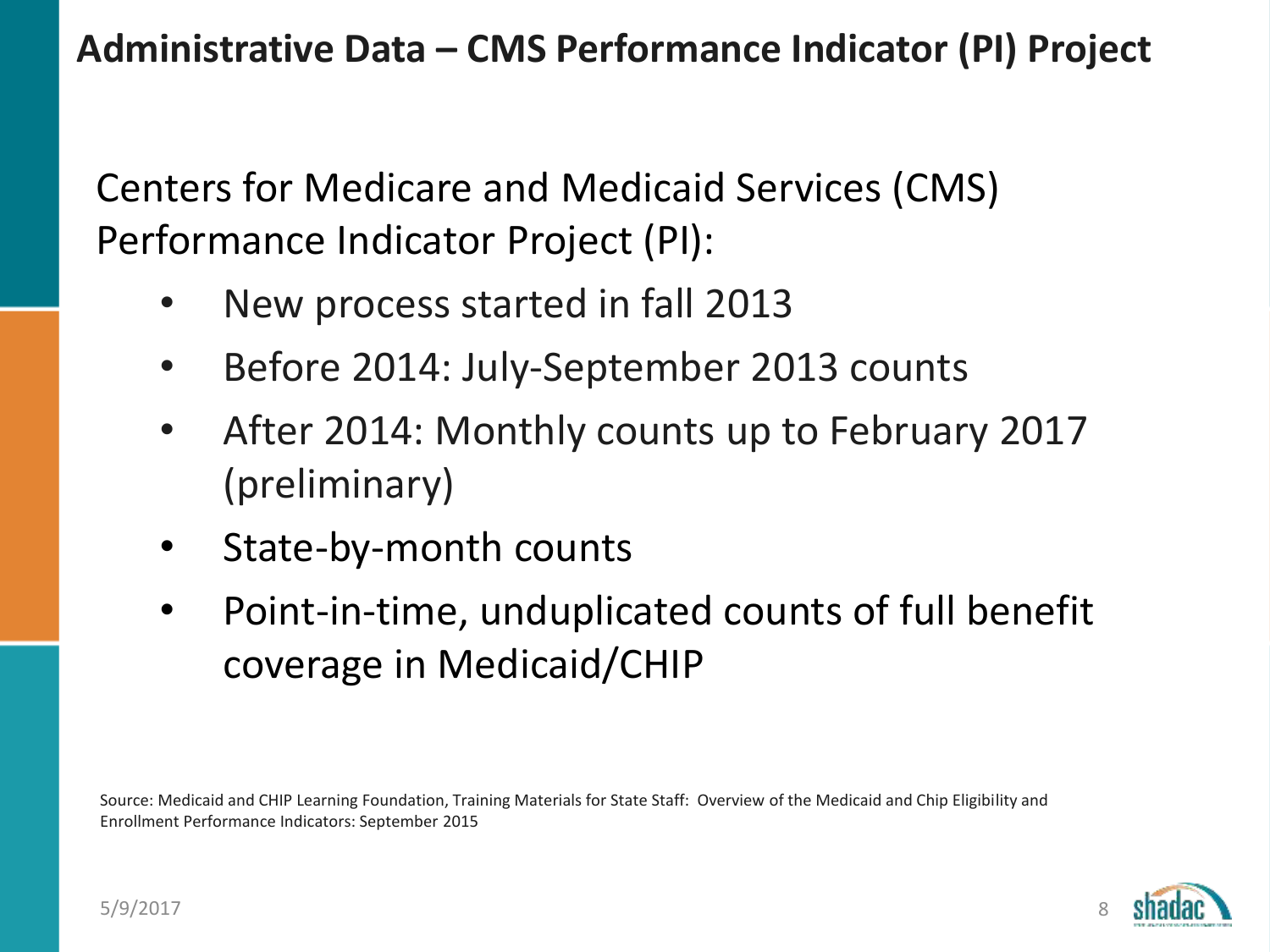**Administrative data – Medicaid Statistical Information System (MSIS) and Statistical Enrollment Data System (SEDS)**

2010-2013: Tabulations from the CMS Medicaid Statistical Information System (MSIS)

- Point-in-time, unduplicated counts of full benefit coverage in Medicaid/CHIP
- Missing some data from states with separate CHIP programs
- Adjusted for missing data by using CHIP counts from the CMS Statistical Enrollment Data System

Source: U.S. Census Bureau, Center for Administrative Records, Research and Publications.

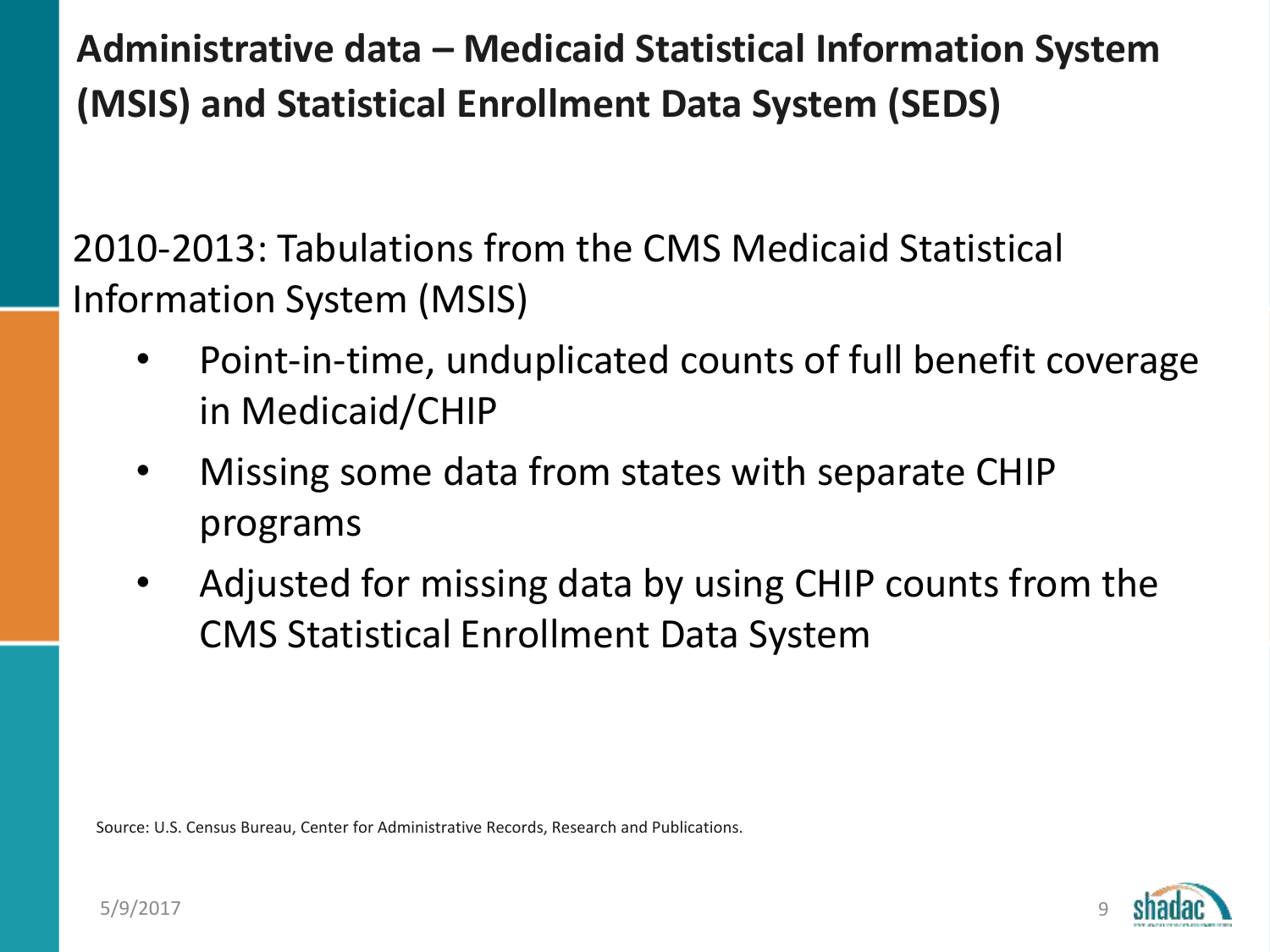### **Survey Data: American Community Survey (ACS)**

State level tabulations of ACS 2010-2015 public use files

- Point-in-time coverage of Medicaid/CHIP plus all other means tested coverage
- Universe is total population Institutionalized and Non-Institutionalized

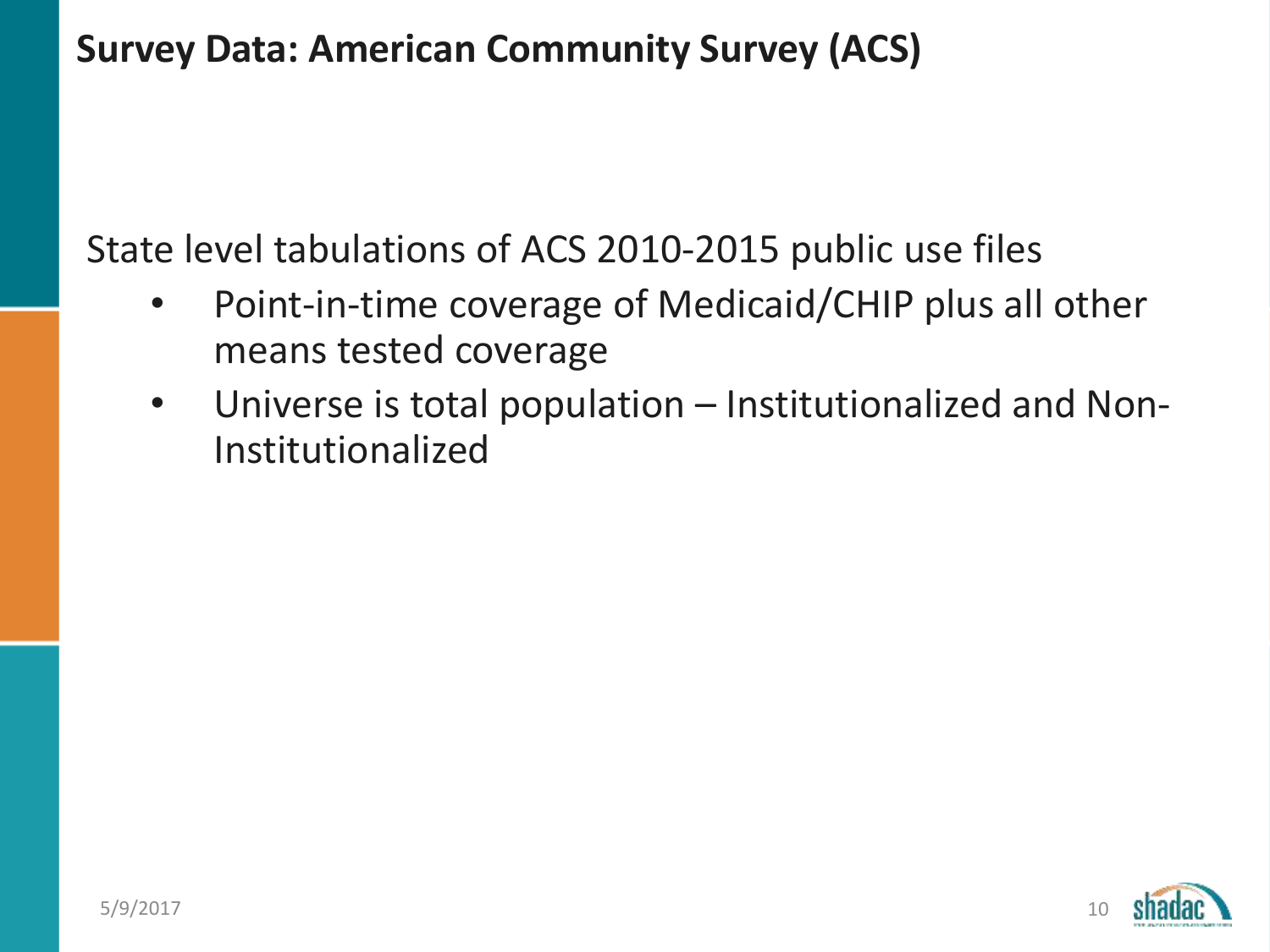#### **Methods**

- Compare administrative counts to survey counts based on percent difference of ACS from administrative data
- No regressions and no testing of reasons
- Our goal here is to simply describe what is happening with discordance over time and across states

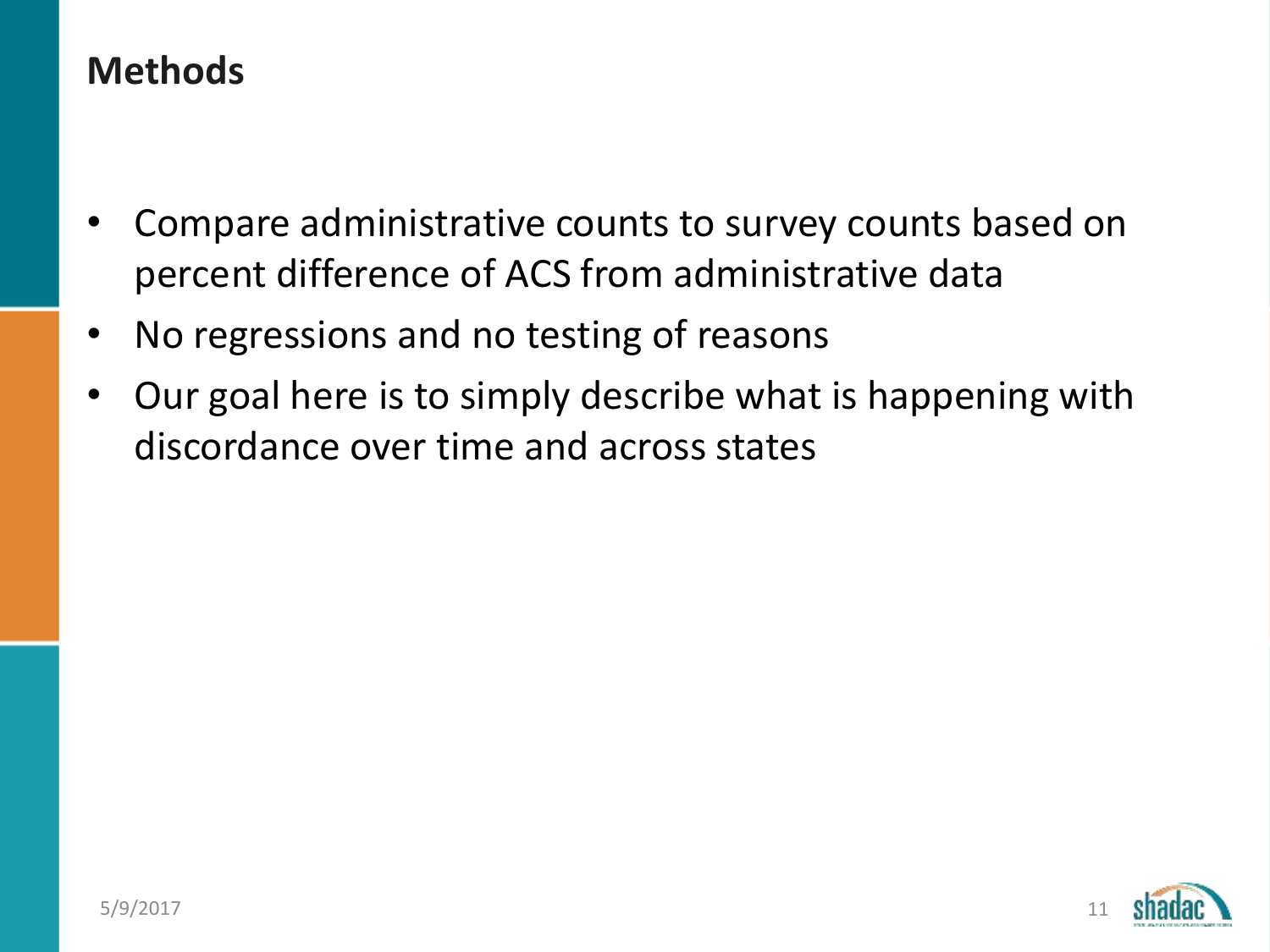#### **Changes in Concordance: 2013-2015**

#### Table 1: Percent difference between ACS and PI count, 2013-2015

|                                | 2013    | 2014    | 2015    |
|--------------------------------|---------|---------|---------|
| <b>ACS Count (in millions)</b> | 56.2    | 60.7    | 65.4    |
| PI Count (in millions)         | 57.8    | 66.1    | 71.6    |
| Difference (in millions)       | $-1.6$  | $-5.4$  | $-6.2$  |
| <b>1% Difference</b>           | $-2.8%$ | $-8.2%$ | $-8.7%$ |

Source: Administrative counts are from the Performance Indicator Project and reflect point-in-time enrollment in comprehensive Medicaid/CHIP benefits. All ACS counts are from the Public Use Microdata files. Estimates for 2013-2015 omit CT and ME

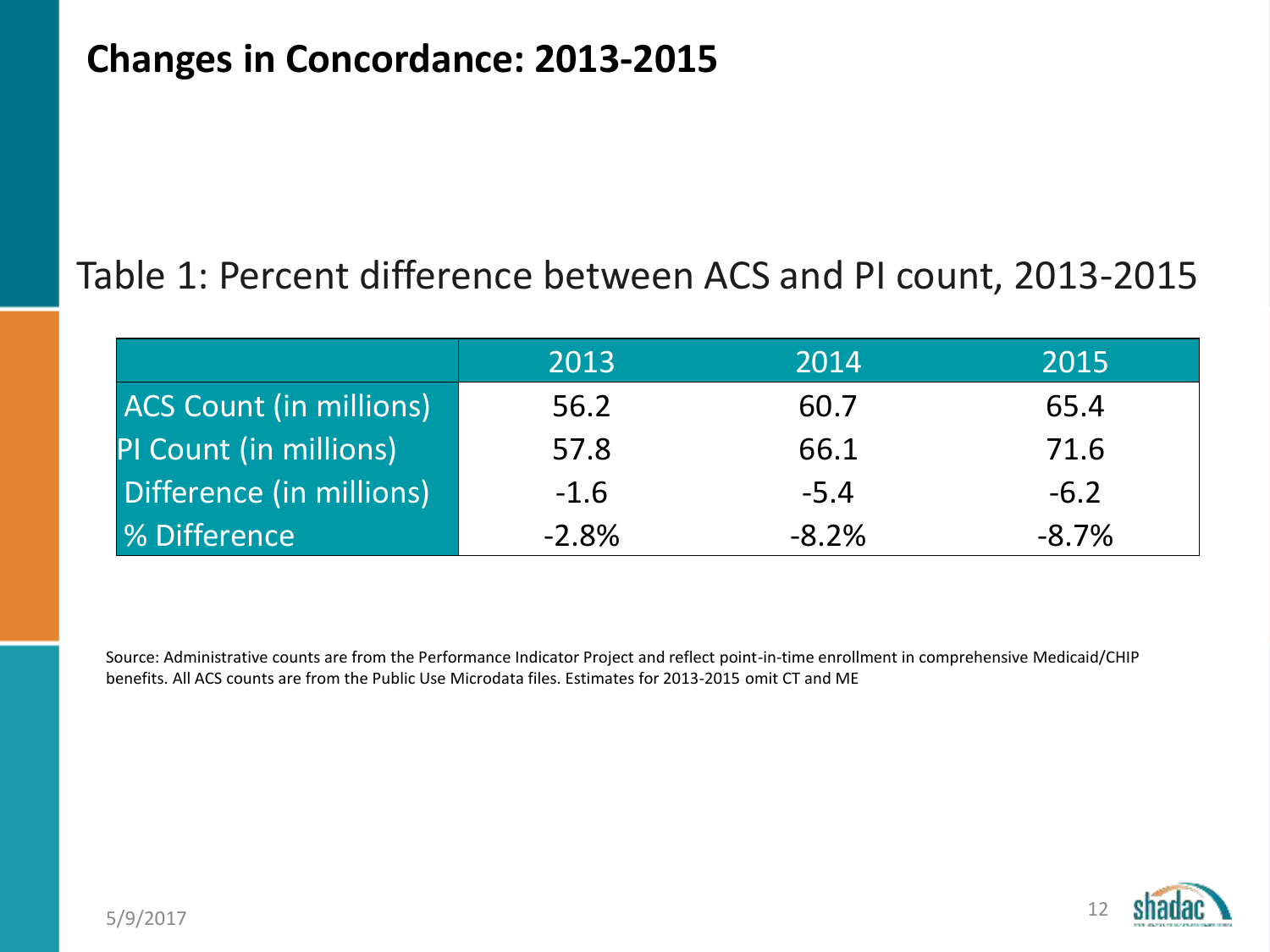# **Percent discordance between 2013 & 2015 is large in some states**

Figure 1: Percent difference between ACS and PI count for Top Ten States, 2013 & 2015



5/9/2017

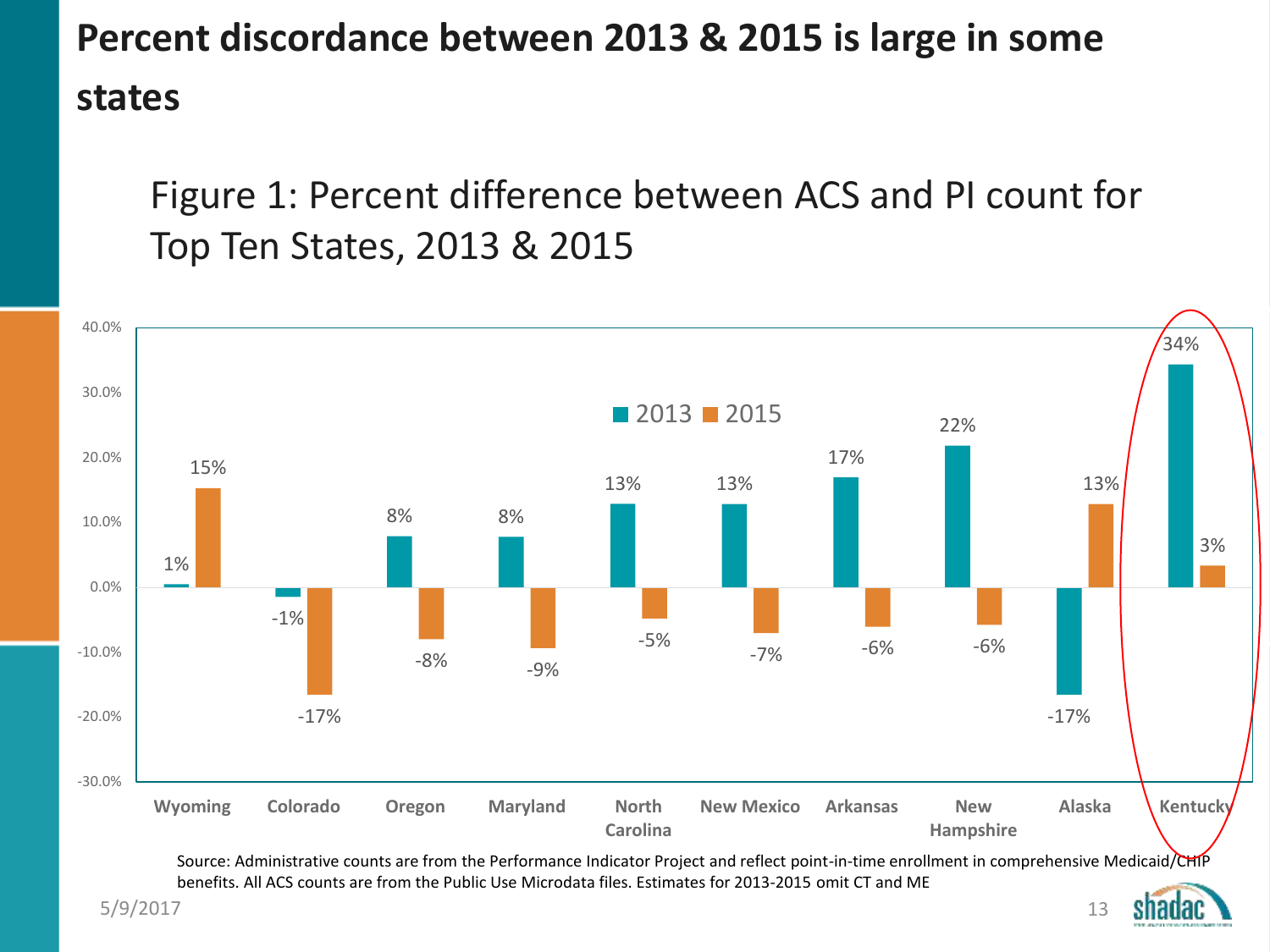# **Percent discordance between 2013 and 2015 is small in some states**

Figure 2: Percent difference between ACS and PI counts for Bottom Ten States, 2013 & 2015



Source: Administrative counts are from the Performance Indicator Project and reflect point-in-time enrollment in comprehensive Medicaid/CHIP benefits. All ACS counts are from the Public Use Microdata files. Estimates for 2013-2015 omit CT and ME

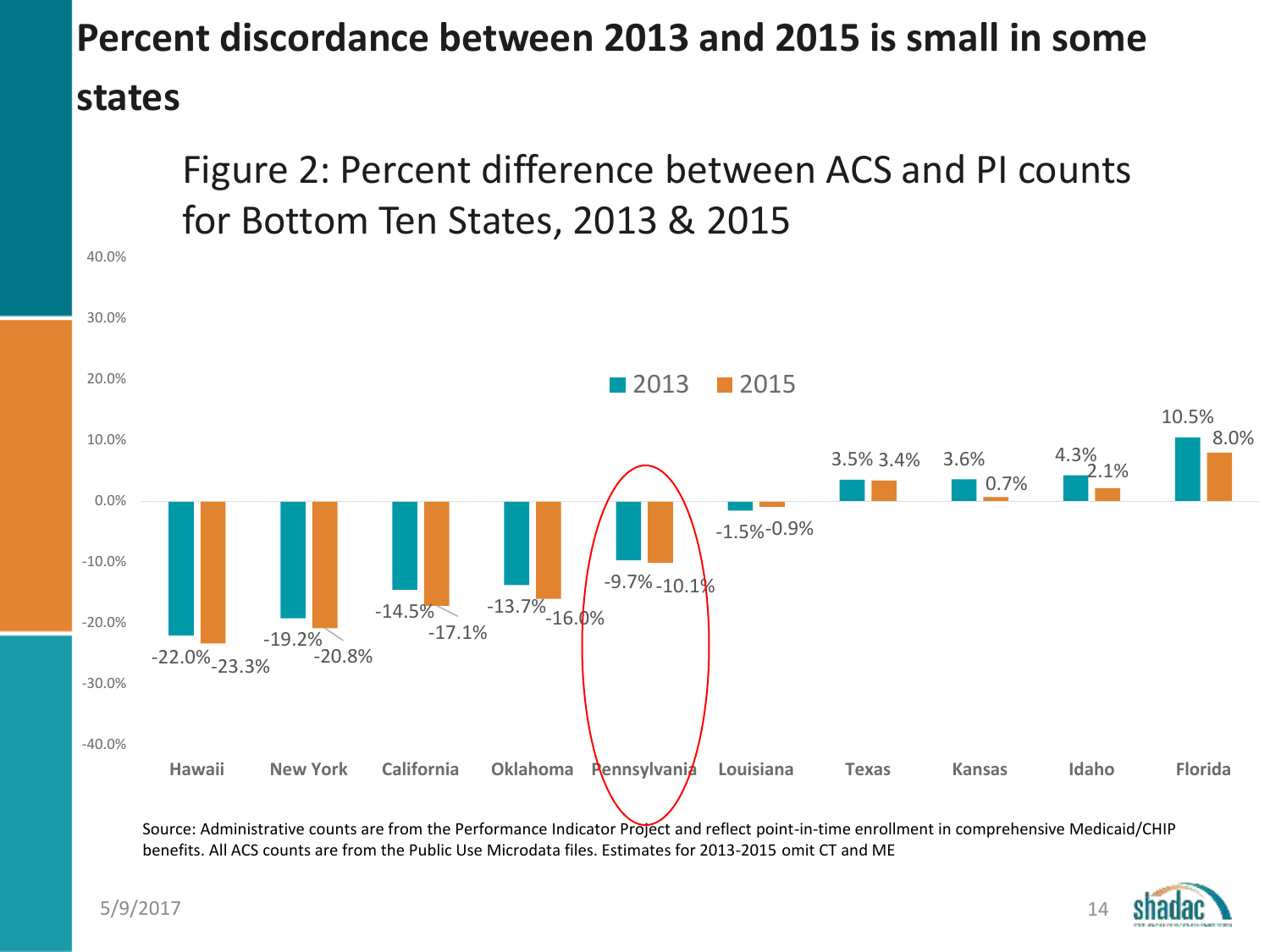# **Are there differences in discordance between expansion and non-expansion states?**

Table 2: Percent difference between ACS and PI counts, 2013 & 2015

|                                | 2013    | 2015     | 2013            | 2015             | 2013          | 2015     |
|--------------------------------|---------|----------|-----------------|------------------|---------------|----------|
|                                | U.S.    |          | <b>Medicaid</b> |                  |               |          |
|                                |         |          | Expansion       |                  | Non-Expansion |          |
| <b>ACS Count (in millions)</b> | 56.2    | 65.4     | 31.4            | 38.9             | 24.8          | 26.5     |
| PI Count (in millions)         | 57.8    | 71.6     | 33.9            | 44.9             | 23.9          | 26.7     |
| Difference                     | $-1.6$  | $-6.2$   | $-2.4$          | $-6.0$           | $-0.9$        | $-0.3$   |
| <b>% Difference</b>            | $-2.7%$ | $-8.7\%$ |                 | $-7.1\% -13.4\%$ | $-3.8%$       | $-1.1\%$ |

Source: 2013-2015 ACS PUMS and Performance Indicator Project. See Table 1 notes for more details. Expansion states include all states that expanded by the end of 2014.

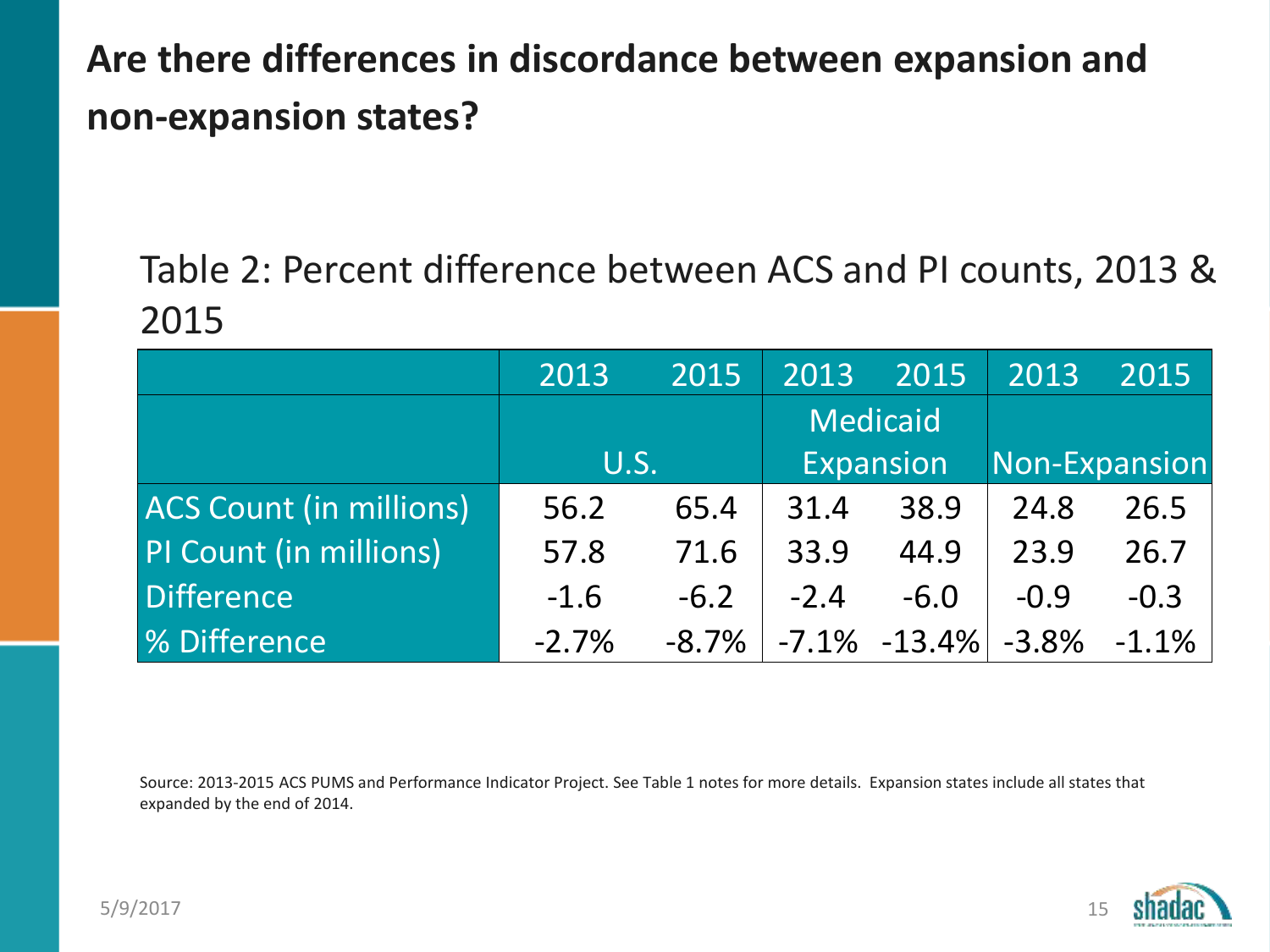#### **Implications : Medicaid Expansion Research**

- The administrative data suggest that there is a growth in enrollment of 11.0 million from 2013 to 2015 in Medicaid Expansion states
	- Based on available states
- The ACS estimate is 7.5 million
	- 31.8% downward bias

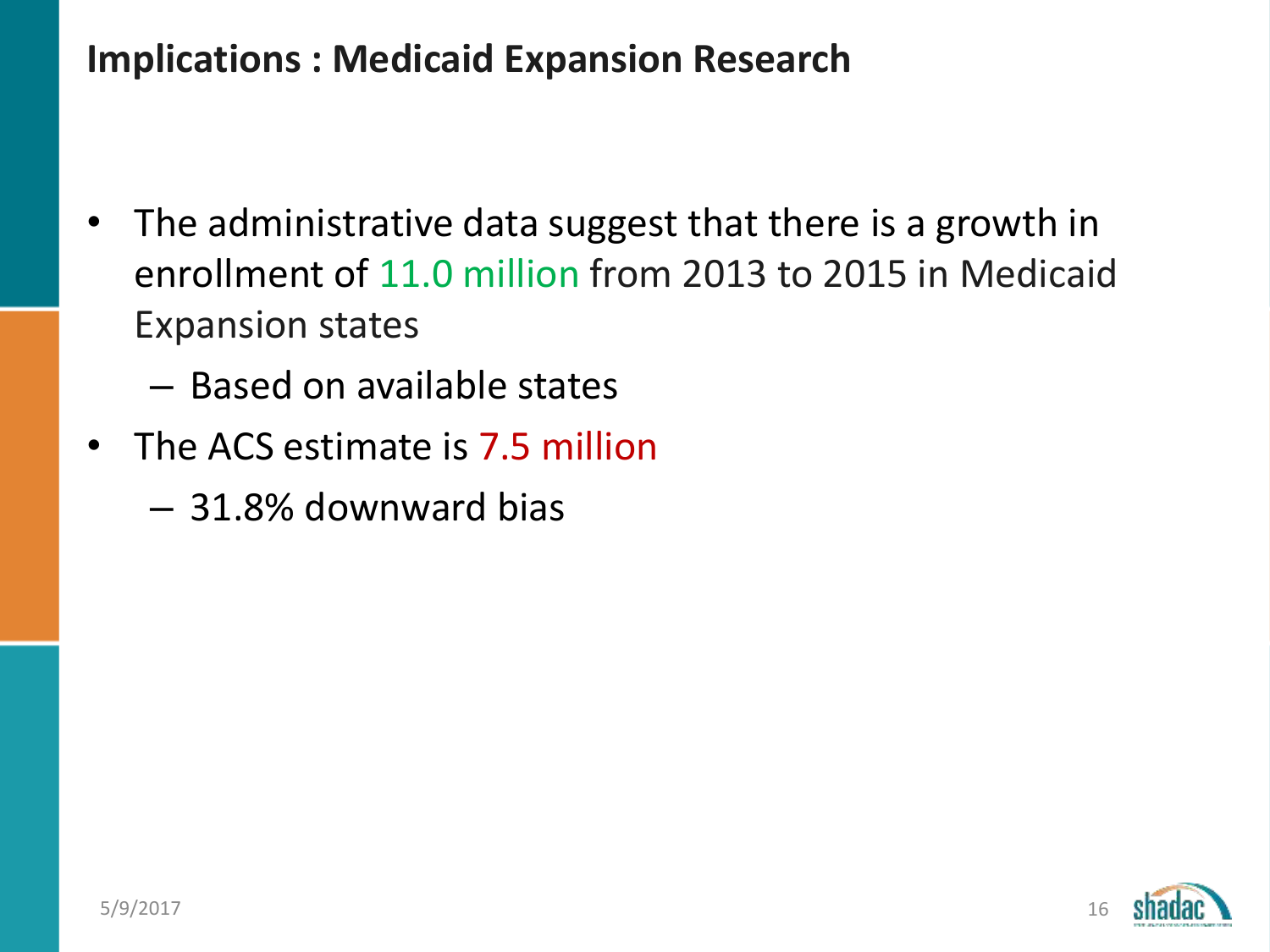# **Long(er) run historical change**

- We were also interested in how concordance changed overtime in the prior to 2013
- We have reasonably high quality tabulations of Medicaid
- Less reliable estimates of CHIP from SEDS where we have no control over the definitions used for full benefit, duplication, etc.
	- Adjust using the relationship observed between MSIS and SEDS in the handful of M-CHIP states with overlap

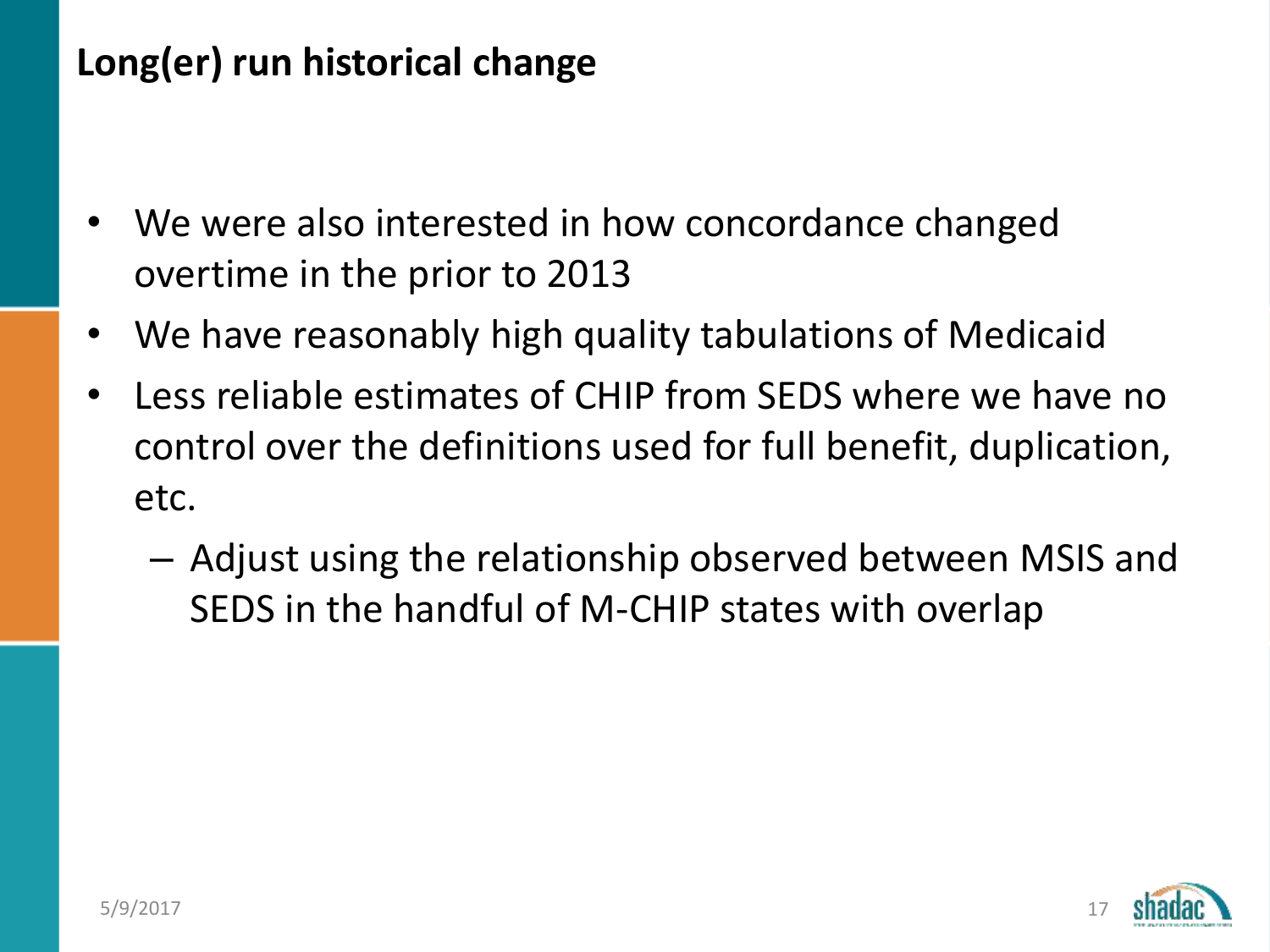#### **Historical Changes: Adjusted and Unadjusted SEDS**

# Table 3: Percent difference between ACS and MSIS/SEDS counts, 2010-2013

|                                     | 2010     | 2011 2012 2013 |                            |  |
|-------------------------------------|----------|----------------|----------------------------|--|
| <b>Unadjusted SEDS % Difference</b> | $-0.4\%$ |                | $-1.1\%$ $-1.3\%$ $-1.9\%$ |  |
| <b>Adjusted SEDS % Difference</b>   | 3.4%     |                | 2.7% 2.4% 1.8%             |  |

Source: 2010-2013 American Community Survey, Kaiser Family Foundation Surveys (various years), MSIS State Summary Tables (various years), and SEDS Reports (various years)

Note: . The following states were excluded from the unadjusted analysis due to missing data (CO, ID, KS &, RI). For the adjusted SEDS we report estimates that adjust the CHIP count by the average ratio of the MSIS count to the SEDS based count of CHIP enrollment in states that operate CHIP solely via CHIP expansion. This ratio was approximately 0.75. The following states were excluded from the analysis due to missing data (CO, CT, KS, ID, ME & RI)

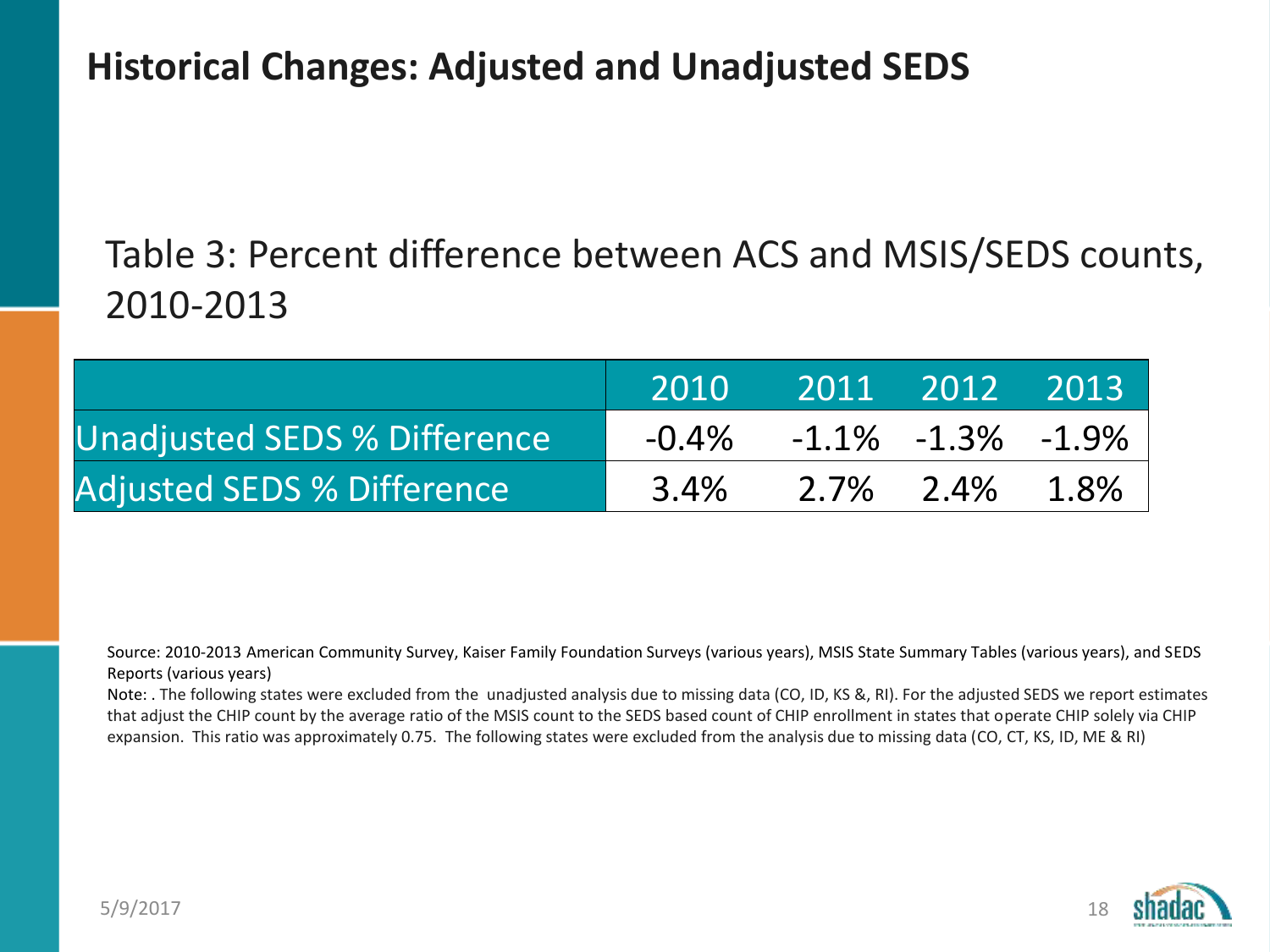#### **Expenditure Estimates Defined**

- Good News
	- 2001 CPS ASEC: -31%
	- 2002 NHIS: -22%
	- 2009 ACS: 8.5%
	- $-2015$  ACS:  $-8.6%$
- Bad News
	- Concordance is changing over-time
	- Temporal pattern not consistent by state
	- Pattern apparent by expansion status